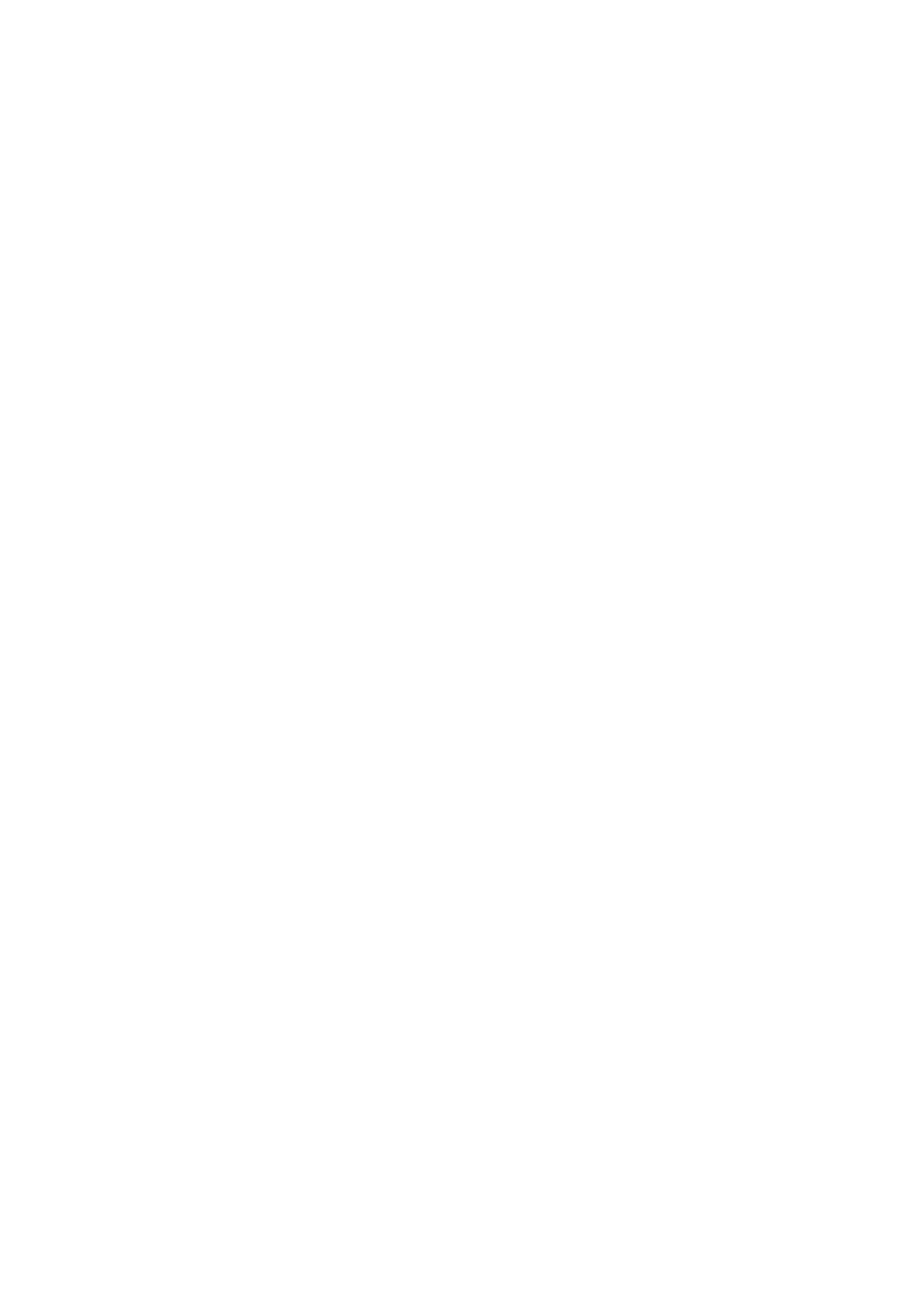# **World Economic Forum**

#### **The New Data Commons**

Annual Meeting of New Champions, Dalian, China, 12 September 2013

#### **Summary**

Participants at the Annual Meeting of New Champions held a private session to discuss innovations and risks in the use and exchange of personal data as part of the on-going Rethinking Personal Data project

(**[www.weforum.org/personaldata](http://www.weforum.org/personaldata)**).

The focus of the session was on discussing a new approach to using and sharing personal data that strikes the right balance between managing the risks that can be created when personal data is used and exchanged, and promoting innovation through the free flow of personal data. Striking this balance is key to fostering a sustainable personal data ecosystem that fulfils its tremendous potential for social and economic good while respecting the rights of individuals.

The participants felt that in order to strike this balance, a new approach is necessary that is more flexible, based on the uses of data rather than the collection of data, and is centred on the individual. In order to implement a new approach, business, legal, and technical innovation will be necessary to create the right operating environment.



The dialogue will continue with multiple interaction touchpoints with different stakeholder communities over the remainder of 2013.

### **Introduction**

This private workshop convened a range of stakeholders as part of an on-going project which aims to promote the trusted flow of personal data by advancing the need for a flexible set of usagebased principles, centred on the individual, to govern data use. The group included several practitioners who use personal data to solve pressing business or social challenges.



The session opened by recapping the need for change to achieve a balanced personal data ecosystem. It was acknowledged that shifting the attention from the 'collection' of personal data to the 'use' of this data would be the appropriate and practical course of action to take in the era of Big Data. To do this will require new policy frameworks and technological innovations, as well as a means for effectively engaging the individual. And the creation of these new systems requires rethinking traditional notions of collection limitations, use specification, and notice and consent – all of which were valid in the past, but are now insufficiently flexible and robust to be effective in today's world.

To further the dialogue on some of these issues, the Rethinking Personal Data initiative team is focused on promoting the need for innovation in the business, legal, and technical architecture underpinning the personal data economy, and for a policy approach accepted by all parties that is based around the context in which data is used, and centred on the individual.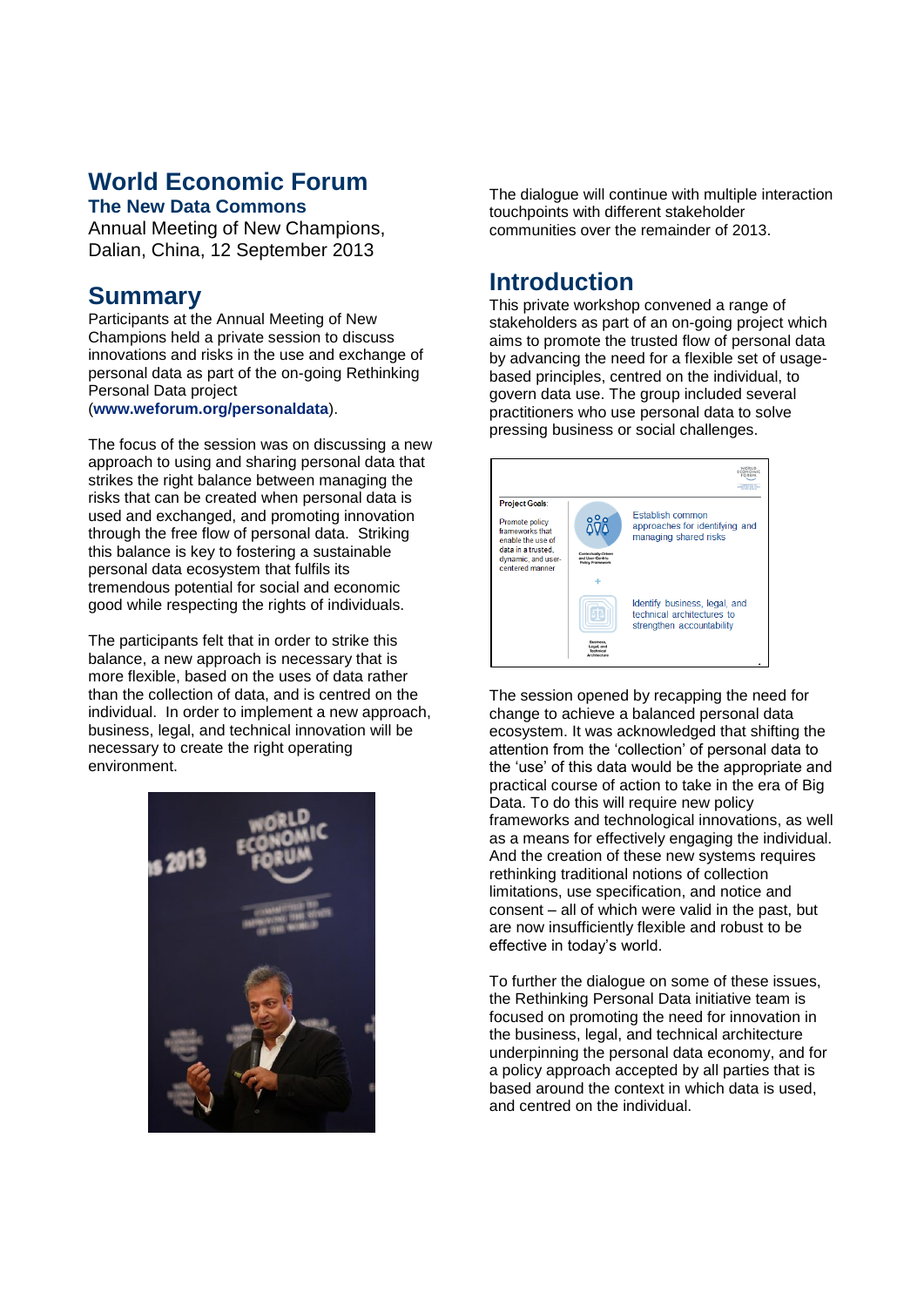## **Identifying Opportunities and Risks, and Striking Balance**

The session was structured around three main questions: How can we use personal data to discover new opportunities? What are the risks and harms associated with these innovations? How do we balance the opportunities available with the potential risks and harms?

When discussing the first question the group noted that a discussion focusing on the benefits of personal data use, rather than potential downside risks, was overdue. It was also recognised that there are many potential innovations possible in the personal data space that could bring value to governments, enterprises and society at large. However, due in part to media coverage, it was observed that most people are more acutely aware of the risks of personal data use, rather than the benefits, which impedes progress in multiple ways.

There were many good cases of innovative uses, for example, the United Nations World Food Programme noted that mobile call data records (CDR) were employed by their Vulnerability Assessment Mapping (VAM) program to enhance food security risk management and contingency planning. Companies are using CDRs to identify and predict malaria hotspots by linking mobile operator data with disease datasets. This helps to more efficiently plan for and administer vaccinations and other medication. Some companies are using personal data to optimize the traffic network and urban planning efforts emerging markets. Finally, there were examples of mobile operators that have found ways to monetize their signalling traffic in new, innovative (B2B) business models.

There was a general consensus that data-driven innovation was highly leveraged – the more data that a system has the greater potential for innovation. It is also context-driven. That is, the innovations are driven by need in a given circumstance, which may be different from that in which the data was originally collected. As more data is attracted into a system, and data sets can be flexibly layered on top one another, there is greater potential for further innovation.



The dialogue then shifted to a discussion of the risks that could occur when personal data is used. Risks manifest at different levels, and while most businesses have systems in place to identify various classes of risk that impact them directly (financial, operational, etc.), in general these organizations are not equally focused on risks to individuals or society.

Regardless of the system or set of controls in place, the potential exists for misuse or harms breaches. Some participants reminded the group that whenever a data set was assembled, some degree of misuse was inevitable.



Also discussed was the role that legislation plays in addressing or responding to various risks. Many participants warned of the unintended consequences of legislation that can occur as times and technologies change. Highly effective regulations can have reduced efficacy over time as technologies evolve and circumstances shift. A possible resolution is for all parties to be involved in the design and implementation of policy frameworks.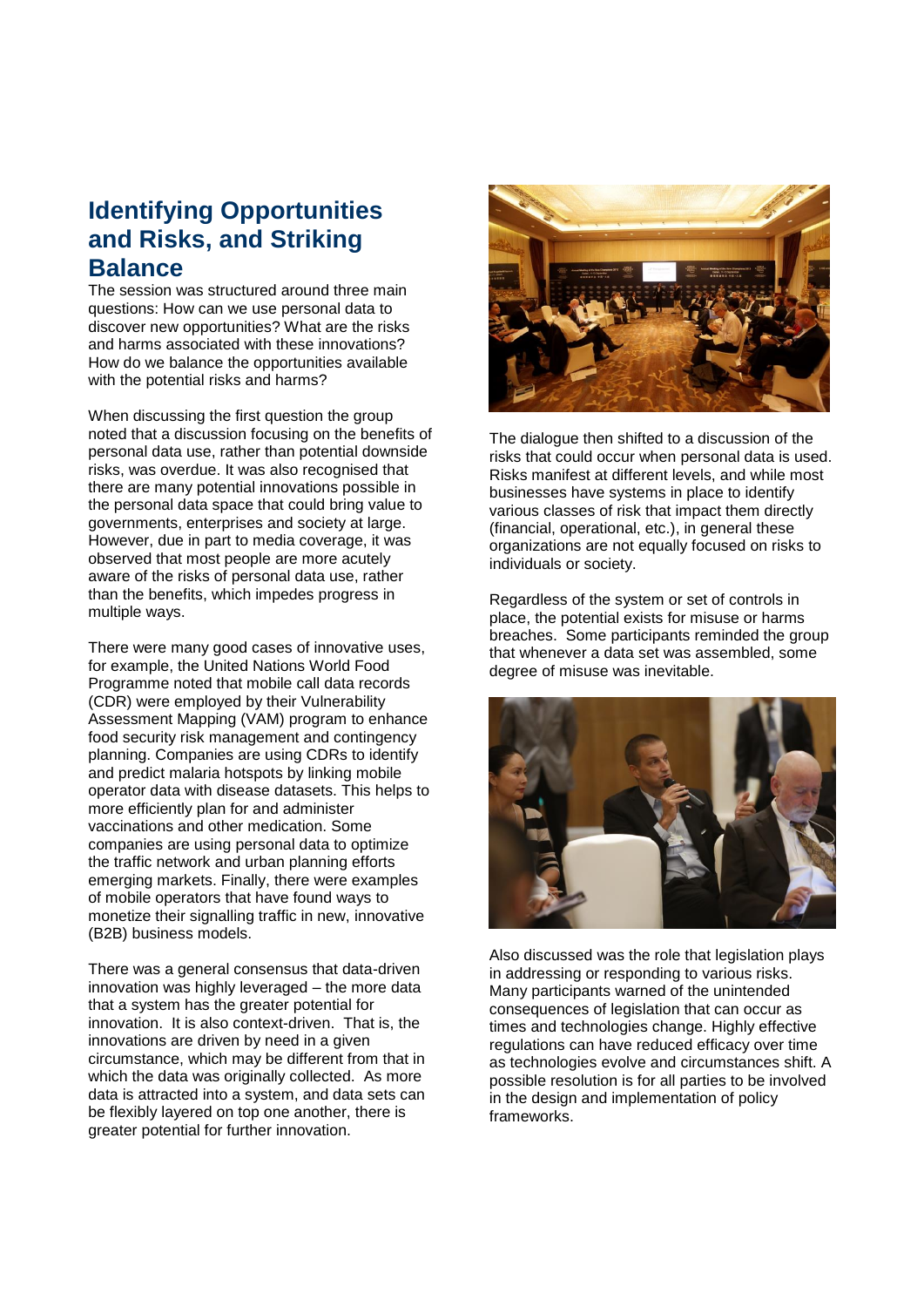It was raised that a common misperception is that the risks of personal data use affect the individual, however, the benefits impact society at large. As this misperception propagates further, it is reasonable to expect that individuals might feel apprehensive about personal data use and exchange. However, if more is done around communicating the individual and companyspecific benefits, public opinion may view personal data use far more favourably.

Balancing the risks to individuals, businesses, and society with the benefits that each of these groups receive was viewed as a key priority. The participants discussed the necessity to have a robust risk management system that does not stifle innovation in the personal data space. A number of potential approaches for doing so were mentioned.

Encouraging the development of new, exciting data visualization tools was one suggestion to connect more effectively with individuals, which is in keeping with the notion that increased engagement of the individual must be a central priority going forward. If individuals had a way of viewing with whom their data has been shared, and for what purpose, the group felt that they would have greater agency in managing their own risk exposure.



Technological innovations were also at the heart of a robust system. Advances in the way that data is anonymized and aggregated have the potential to enhance individual's privacy protections while still allowing researchers, government agencies, businesses, and other stakeholders the flexibility that they need to innovate. A potential system could feature

permissions that are coded into the data and automatically detect the allowability of a forward transfer or use.

Finally, legal tools could be updated by borrowing established conventions from other fields to create stronger legal protections that can be practically implemented.

### **Broadening the dialogue and moving forward**

Overall participants felt that the structure for discussion proposed by the World Economic Forum was the right way to further the conversation. However, there still remain many additional steps that need to be taken in the coming months.

The legal and technological tools need to be further developed and enhanced. In order to develop a policy framework to underpins these, additional socialization and dialogue is necessary. Legal experts, personal data and privacy experts, and policymakers from multiple geographies should all be consulted to ensure that any set of solutions is truly global in nature and can be successfully implemented in practice.

Just as important is the participation of the practitioner community. Businesses, governments, and social organizations that use personal data to innovate and address key challenges are vital in ensuring that new tools and approaches fit the needs of those who will be employing them.

The dialogue is ongoing, and the Rethinking Personal Data project will be hosting a series of meetings leading up to the 2014 World Economic Forum Annual Meeting in Davos-Klosters, Switzerland. The next discussion on a new approach for using personal data will take place at an IIC Policy Discussion in London on 11 October 2013, and with the project Steering Board and Working Groups.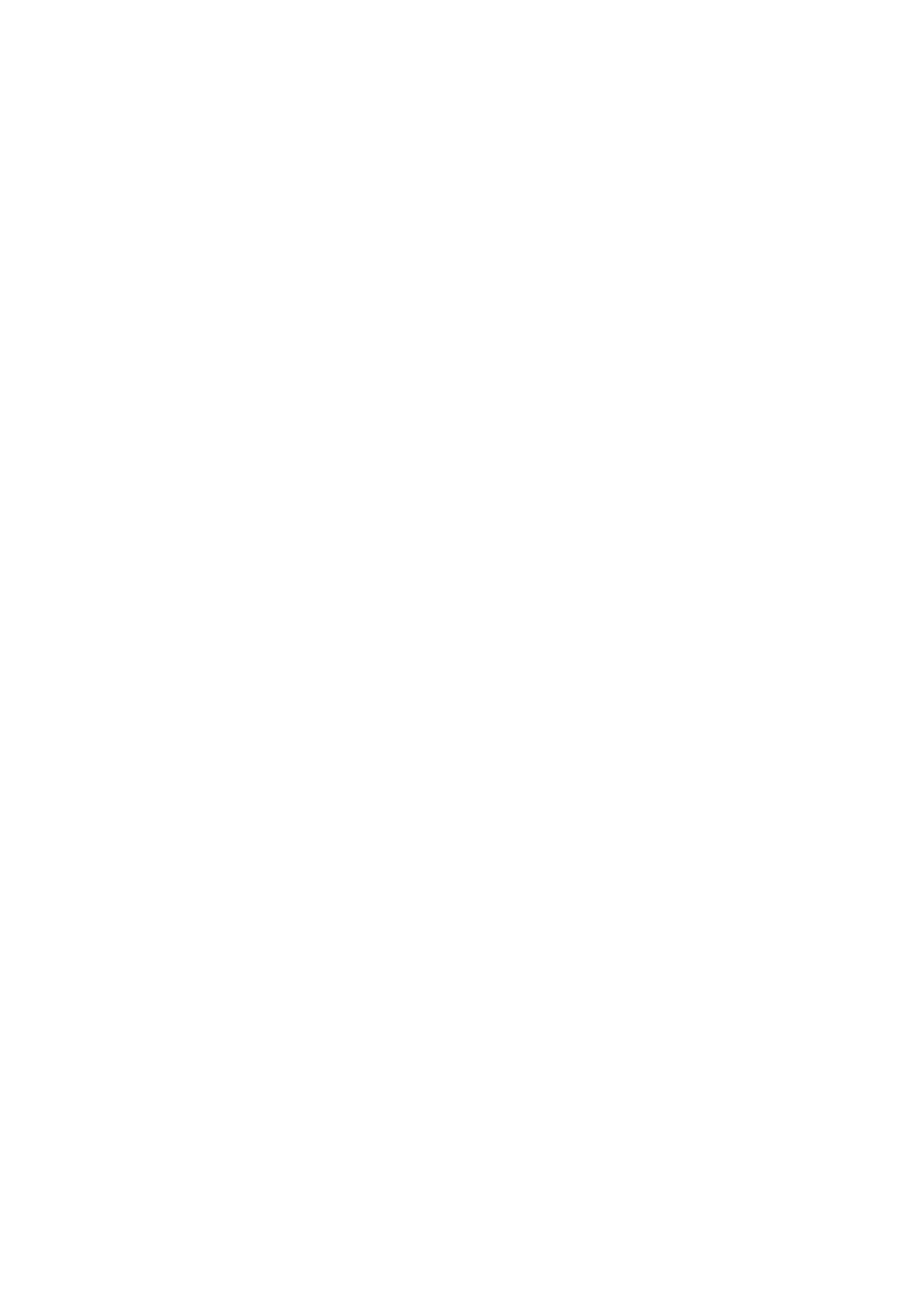# **Contact**

Sincere thanks are extended to the industry experts who contributed their unique insights to this workshop. We are also grateful for the commitment and support of A.T. Kearney in their capacity as project adviser.

Visit www.weforum.org/personaldata

Contact:

William Hoffman Associate Director Information Communication and Technology Industries Tel.: +1 212 703 2332 E-mail: **[william.hoffman@weforum.org](mailto:william.hoffman@weforum.org)**

Justin Shepherd Project Manager (A.T. Kearney Secondee) Information Communication and Technology Industries Tel.: +1 212 7032393 E-mail: **[justin.shepherd@weforum.org](mailto:justin.shepherd@weforum.org)**